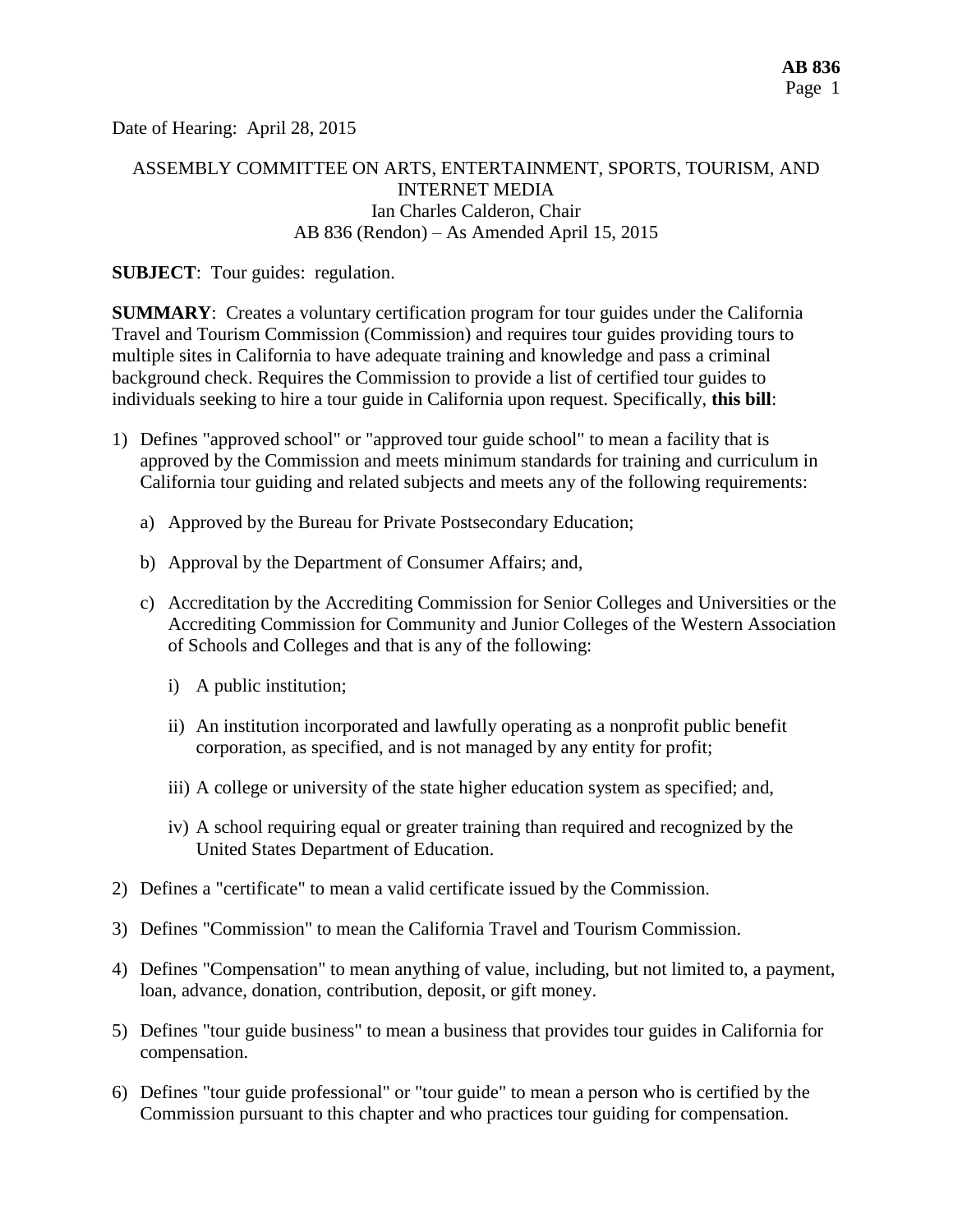- 7) Requires the Commission to establish a tour guide certification program and provide for the promotion of certified tour guides to persons or organizations seeking to hire tour guides in California.
- 8) Authorizes the Commission to collect fees to cover the cost of the program and to approve tour guide schools.
- 9) Gives the Commission authority to issue certifications to individuals who hold a current and valid registration, certification, or license to work as a tour guide from any California city, county, or city and county.
- 10) Authorizes the Commission to certify individuals from other states who hold a current and valid registration, certification, or license and who demonstrate knowledge of tour group safety and California geography, history, and culture, as specified, and provides discretion to the Commission to give credit towards the academic requirements for individuals attending non-approved schools.
- 11) Requires an applicant for certification as a tour guide to submit an application to the Commission and provide evidence that he or she meets the following:
	- a) Be eighteen (18) years of age or older;
	- b) Must successfully complete the curricula in California tour guiding and related subjects including tour group safety and California geography, history, and culture.

Provides that successful completion of a program from an approved school shall be deemed to satisfy this requirement;

- c) Pass a California tour guide competency examination that is approved by the Commission; and,
- d) Pay fees required by the Commission.
- 12) States that a tour guide certificate expires in two years unless renewed.
- 13) Requires the Commission to determine whether the school from which an applicant received his or her training meets the academic requirements for certification, as specified.
- 14) Allows the Commission to conduct any investigation the commission deems necessary to establish that the information received by an applicant is accurate.
- 15) Requires an applicant to submit fingerprints for a criminal background check conducted by the Department of Justice and the Federal Bureau of Investigation, as specified, and authorizes the DOJ and the Commission to charge a fee not to exceed the reasonable cost of processing the request.
- 16) Permits the Commission to require its own employees, volunteers, and members to undergo a background investigation process similar to an applicant.
- 17) States the grounds for discipline, certificate revocation, or denial of an application are as follows: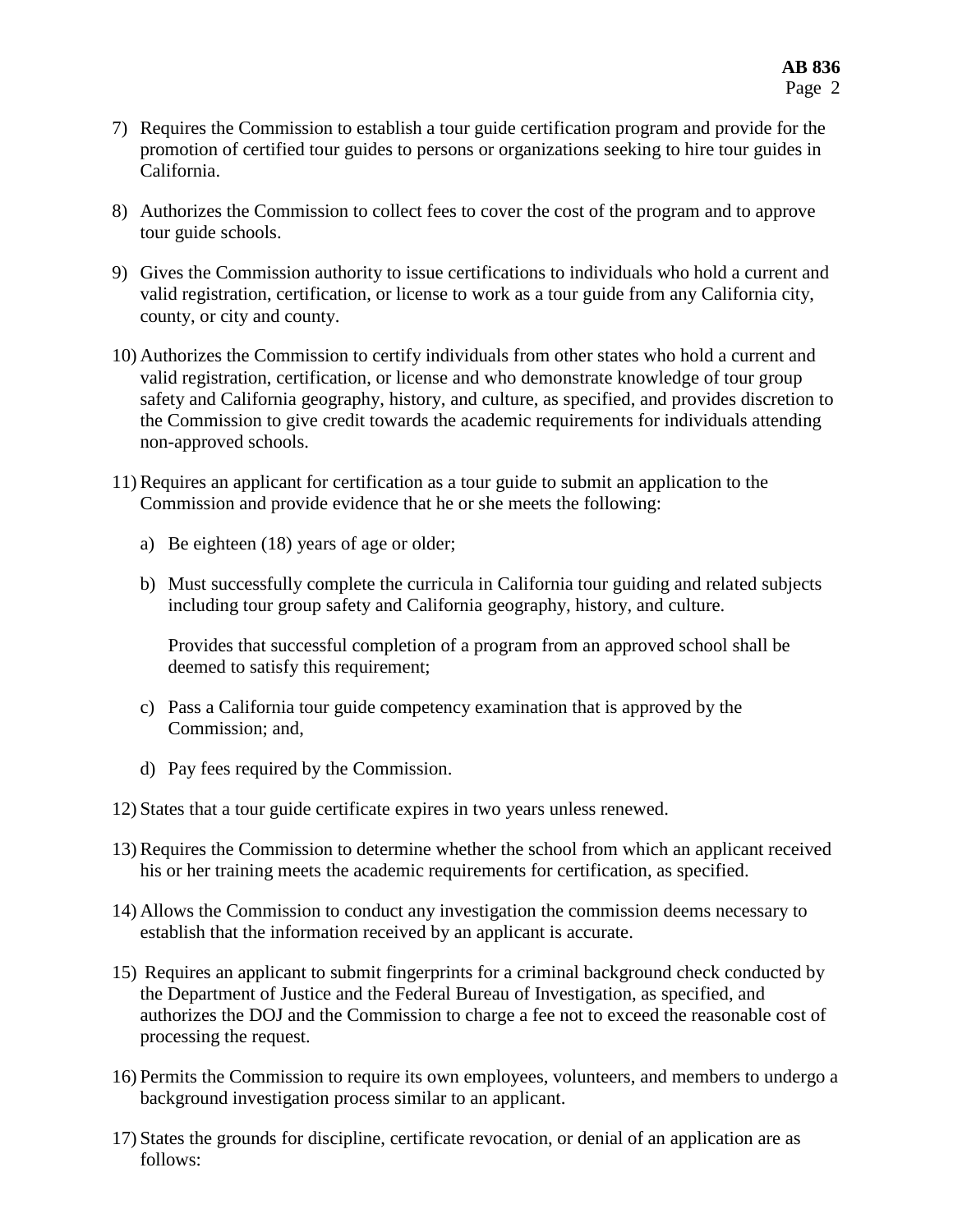- a) Unprofessional conduct;
- b) Procuring a certificate by fraud, misrepresentation, or mistake;
- c) Impersonating an applicant or acting as a proxy for an applicant in any examination;
- d) Impersonating a certificate holder, or permitting a noncertified person to use a certificate;
- e) Violating or attempting to violate any provision of this act or any rule or bylaw adopted by the Commission;
- f) Committing any fraudulent, dishonest, or corrupt act that is substantially related to the qualifications or duties of a certificate holder;
- g) Committing any act punishable as a sexually related crime;
- h) Committing any act that results in denial of licensure, revocation, suspension, restriction, citation, or any other disciplinary action against an applicant or certificate holder by a state or territory of the United States*.* A certified copy of the decision, order, judgment, or citation shall be conclusive evidence of these actions; and,
- i) Being convicted of a felony or misdemeanor that is substantially related to the qualifications or duties of a certificate holder.
- 18) Authorizes the Commission to discipline a certificate holder by probation, suspension, revocation, or suspending or staying the disciplinary order with or without conditions, or taking any other action as the Commission deems proper.
- 19) Voids a certificate denial or discipline not conducted as required by the Act.
- 20) Requires any denial or discipline to be decided and imposed in good faith and in a fair and reasonable manner. Establishes the method for which a disciplinary action must be undertaken including providing reasonable notice and the opportunity to be heard.
- 21) Requires the Commission to provide background information relating to a certificate holder to law enforcement or to a local agency responsible for regulating or administering a local ordinance relating to tour guiding as specified.
- 22) Requires the Commission to maintain an accurate list of certified tour guides and provide the list to tour guide businesses and other organizations seeking to hire tour guides.
- 23) Prevents a non-certified person from taking a tour group into state parks and other state facilities for compensation as part of a multisite tour.
- 24) Expresses that this Act will not interfere with a person's exercise of the right to freedom of speech.
- 25) Specifies that the Act applies only to tour guides for hire that show travelers more than one sight in California and excludes tour guides that work for a museum, amusement park, or other organization that invites tourists to visit its facility.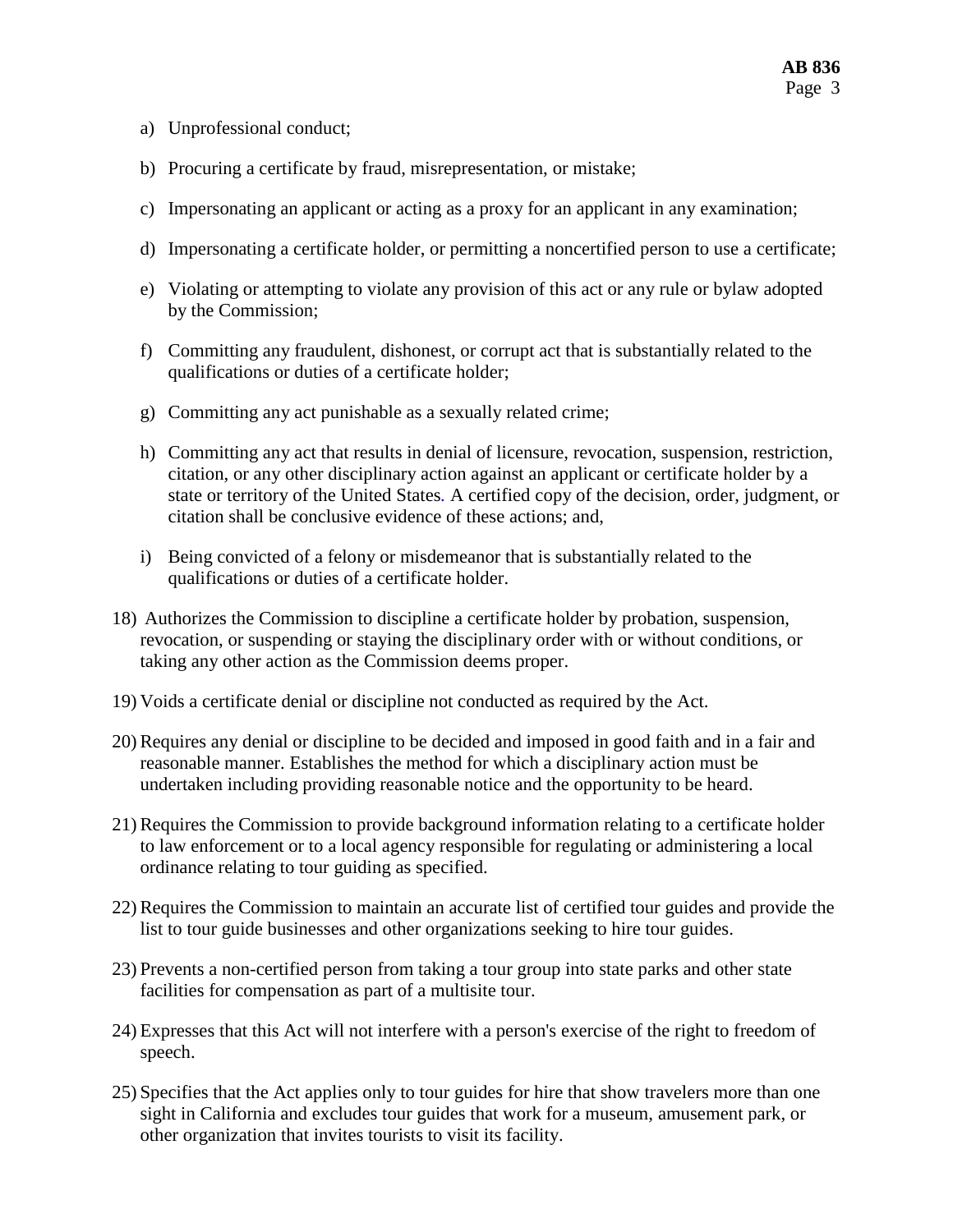- 26) Provides that a certificate holder can perform tour guides in any city or county and is not required to obtain any other certification, license, permit, or authorization to engage in that practice.
- 27) Allows a city or a county to establish its own program within its jurisdiction and seek approval from the Commission for its tour guides to obtain state certification.
- 28) States that a city, county, or city and county may require a tour guide business or establishment to file copies or provide other evidence of a certificate held by a person providing tour guide services at the business.
- 29) States that a city, county, or city and county may charge a tour guide business or establishment a business licensing fee as specified.
- 30) Provides that a city or a county may adopt rules relating to business practices, land use, and zoning relating to the practice of tour guiding.

## **EXISTING LAW**:

- 1) Establishes a nonprofit mutual benefit corporation known at the California Travel and Tourism Commission. (Government Code (GC) Section 13995 et seq.)
- 2) Requires the Commission to consist of thirty-seven members twelve professional members appointed by the Governor, twenty-four elected members representing various aspects of the industry, and the Director of the Governor's Office of Business and Economic Development as the chairperson. (GC Section 13995.40)
- 3) Defines the purpose of the Commission is to market and promote travel and tourism to and within California in order to expand and strengthen the travel and tourism industry in the state by utilizing generic promotional methods and techniques which will mutually benefit travel and tourism businesses of all sizes and categories. (GC Section 13395.1)
- 4) Declares the marketing of California tourism affects the public interest and gives the Director and the Commission the authority to exercise the police powers of this state for the purpose of protecting the health, peace, safety, and general welfare of the people of California. (GC Section 13395.50-51)

## **FISCAL EFFECT**: Unknown

## **COMMENTS**:

*1) Author and supporters' statements of need for legislation: greater training and oversight of tour guides will increase safety along with increased enjoyment of the California tourist experience.*

According to the author, "Every year, California attracts millions of tourists from all around the world. Many come on or take organized tours with tour guides. In order for these tour passengers to get the most out of their visit and return to the Golden State, it is necessary to ensure that their tour guides have knowledge of California's history, culture and sights, as well as knowledge of safe tour guiding practices." The bill's sponsor, Tour Guide Coalition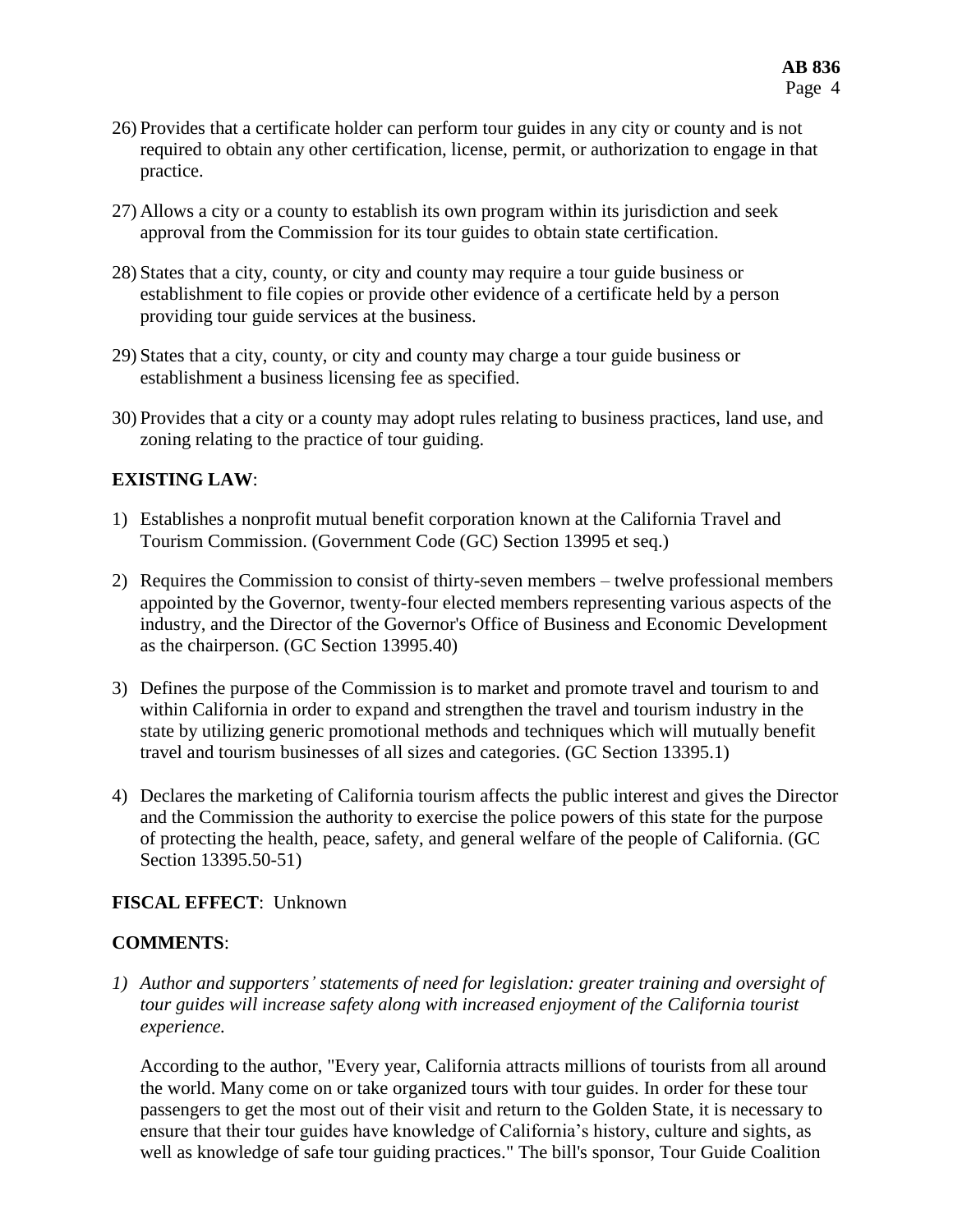of California, add in support, "Currently the tour guide market is completely unregulated in the State of California. Preserving the quality of the state's tourism industry is important for economic, cultural, and health and safety reasons. The direct travel industry is responsible for \$106.4 billion in spending from visitors, contributes \$6.6 billion in state and local taxes, and supports 917,000 with earnings of \$32.3 billion. Nearly 16 million international tourists visit the United State as part of tour groups and whose experience is deeply influenced by their tour guide's attitude, commentary and professionalism. Despite the high volume of tourism, the state of California does not regulate tour guides. As a result, individuals without proper training or adequate knowledge about California's history, culture and special interests can be hired as guides for tours."

# 2) *Background: Tourism industry marketing through Visit California and California Travel and Tourism Commission.*

The California Tourism Marketing Act grew out of efforts to reverse a multi-year decline in California's tourism industry. During the 1970s, Governor Brown closed the Office of Tourism and withdrew funding from many tourism promotion efforts. During Governor Deukmejian's tenure, the Office of Tourism was reactivated. In February 1993, Governor Wilson created the Governor's Task Force on Tourism Funding (Executive Order W-41-93) for the purpose of "investigating various tourism funding methods and making policy recommendations regarding a new, "non-tax" method of providing stable financing for statewide tourism promotion." The Task Force, which was composed of representatives from various California businesses, developed the concept that was ultimately enacted by SB 256 (Johnston) Chapter 871, Statutes of 1995, as the California Tourism and Marketing Act.

The Act authorized the establishment of a non-profit, public benefit corporation, Visit California, to oversee the promotion of California as a premier travel destination. The statute became operative upon industry wide approval in 1997 and the assessment program was initiated in 1998. In 2001, the program was renewed by industry referendum with an 84% margin, while in 2007 it was renewed by a 91% margin. The first full year of assessment funding occurred during the 1998-99 fiscal year and between 1998 and 2002, the marketing budget was fully funded by the Commission and the state at approximately \$14 million annually.

Visit California is comprised of 37 Commission members, representing each industry segment (Accommodations, Restaurants and Retail, Attractions and Recreation, Transportation and Travel Services, and Passenger Car Rental). The Commission meets three times a year and directs and approves the marketing plan, expenditures and the overall strategic course for California tourism. The assessment program is administered by the Office of Tourism, Tourism Assessment Program which is housed in GO-Biz.

According to the California Travel Association, the travel industry generated \$106.4 billion in revenue from visitors and contributes to \$6.6 billion in state and local taxes in 2012. The revenue stream is predicted to grow to over \$135.6 million by 2016. In 2013, California hosted nearly 16 million international visitors and it is forecasted to grow at over 5% per year through 2016. To support this volume of visitors, the travel and tourism industry maintains over 950,000 jobs.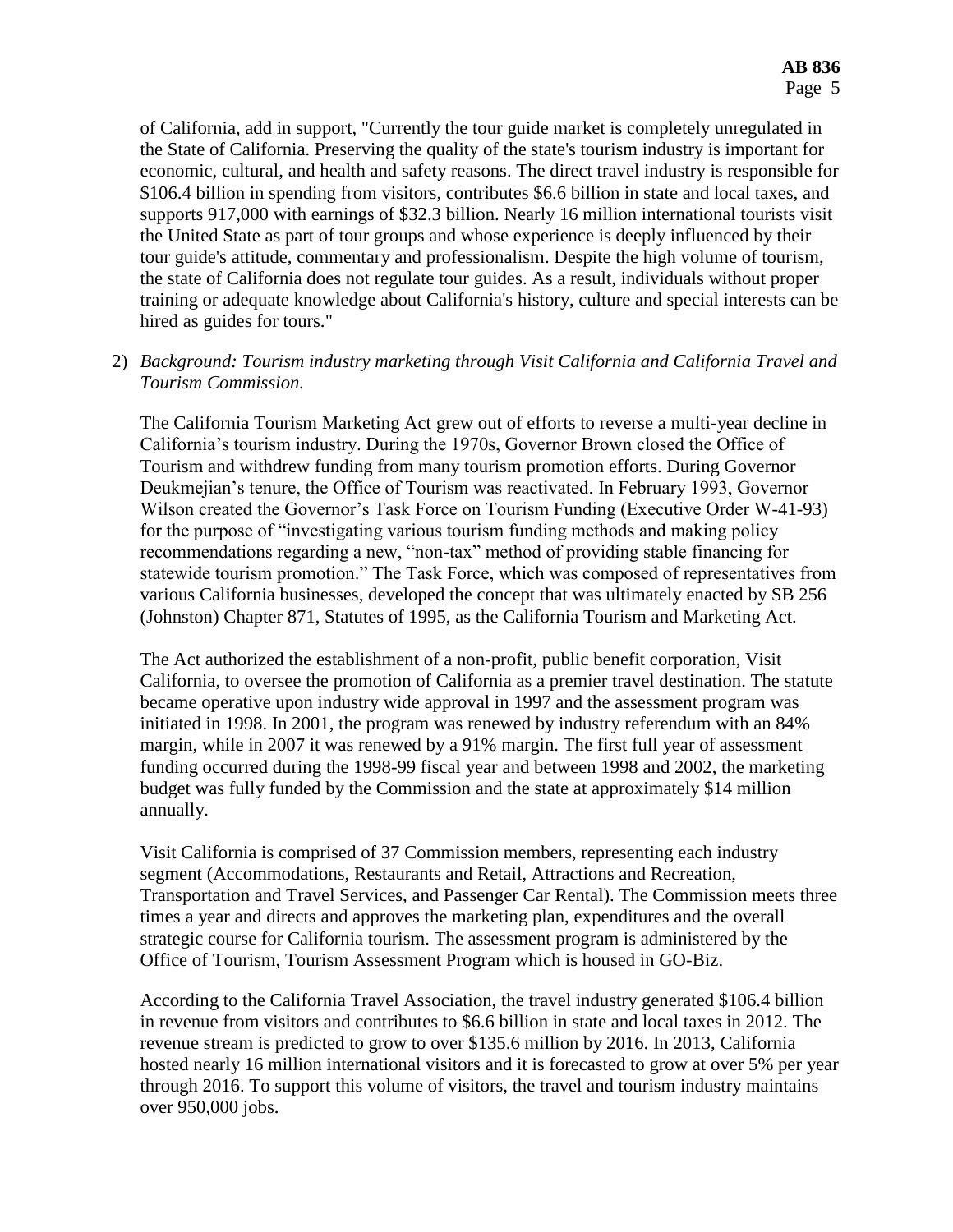#### 3) *Tour guides are regulated elsewhere, and in some local jurisdictions in California*.

According to information provided by the author, several regions in the United States have tour guide certification programs. For example, the San Diego Professional Tour Guide Association was created to enhance the visitor's overall experience while in San Diego. Consistent with this mission, it has a voluntary certification program that consists of a written examination, an oral presentation, and two ride-a-long training tours. The association provides standard rates for various set tours which are serviced by its certified tour guides. In New York City, a voluntary program exists that requires a written test and a criminal declaration. The State of Hawaii issues a certification to tour guides that have completed an approved eight-hour tour guide course. In New Orleans, certified tour guides must provide a criminal background check with no felony convictions within five years, pass a drug test, be eighteen years or older, and successfully complete the written tour guide examination. Only certified tour guides may provide tours in New Orleans or risk a misdemeanor charge. In the District of Columbia, a licensed tour guide is required to pay the required fees, pass a criminal background check, be eighteen years or older, and be fluent in English. The District of Columbia regulations restrict the practice of tour guiding to only licensed persons. While consistency lacks among the programs, the overarching principle is to provide for tour guides that demonstrate baseline knowledge of the regional history and culture that acts to enhance the experience of its visitors

*4) Recent anecdotal stories of untrained tour guides posing as travel experts run the gamut from bad service in California to theft and physical assaults abroad.*

When one searches the internet, there are many stories of tourists being taken advantage of. In a compilation of *Tour Guide Horror Stories*, offered by the author, traveler's bad experiences in California are detailed, including; a San Francisco tour guide who steered the tour daily to a Chinese buffet before taking them to see sites such as "UC Harvard", a Sacramento resident who states that his family visiting from China had a tour guide who "made me feel like I was being conned" by adding extra charges and hidden fees, and "when some tourist refused to pay the hidden charges or extra charges they raised their tone and argued with the tourists" and badgered them into paying; yet another visitor from China had a frightening experience with a tour bus driver who, "was speeding all the time, he drove 80 on the freeway and said 55 speed limit was only for trucks." And although the law for commercial drivers is that they may not consume alcohol for 24 hours before driving, "the bus driver was drunk when he drove." She reports that he brought 3 big liter bottles of beer to the hotel the night before departure. The next morning the bus driver missed the departure time, and when he finally arrived all the passengers waiting for him could smell alcohol on him as he walked by. The trip that day was from San Francisco to Yosemite, where, "because the bus driver was late he had to drive very fast to catch the other buses in the tour group. The road was a crooked tiny road and it was really scary." In addition to the driver issues, the tour guide did not explain their destinations at all, just where the restrooms were at stops. The guide brought his wife along and to the tourist, "it seems like he is having a vacation and not us."

The online traveler's aid service *iPatrol Travel Advice* warns of "Fake Tour Guides" saying, "When visiting most popular areas you might come across touts claiming to be tour guides. If you happen to sign up with one of them, they would take you to places you don't want to go, bring you over to various uncles' rug shops, souvenir, jewelry shops and alike where you will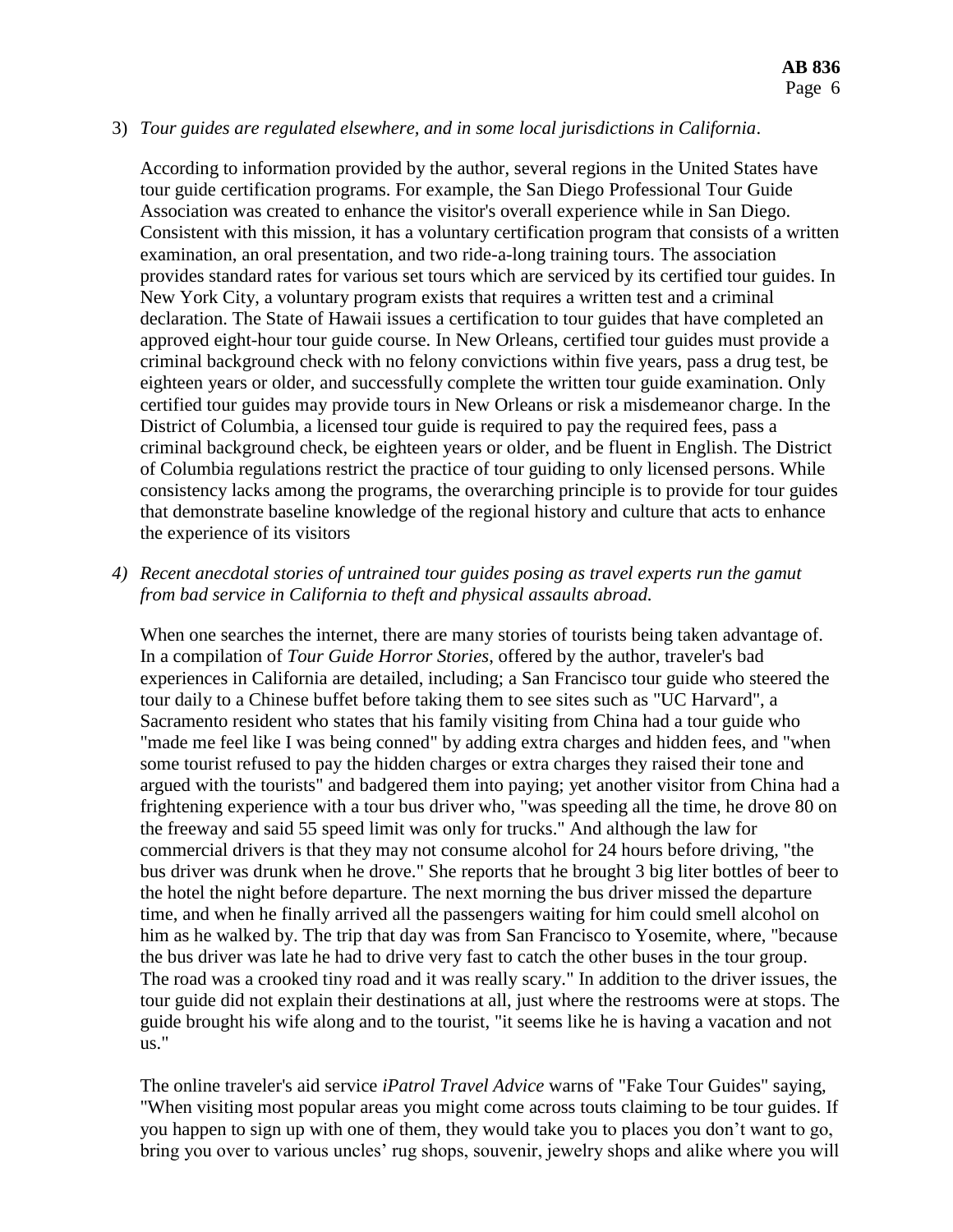be pressured into buying things. Your so called 'guide' has an agreement with the shop owner and receives a commission from anything you buy. In worst case scenarios touts may take your money for their 'services' and abandon you. According to *iPatrol*, "A 'Tout' is any person who solicits a customer in an importune, typically aggressive or bold manner. An example would be a person who is always to be found in heavily touristed areas, who presents himself as a guide (particularly towards those who do not speak the local language) but operates on behalf of local bars, restaurants, or hotels, being paid to direct tourists towards certain establishments."

The issue of tourist safety has spawned a number of online websites, including, *Tourist Killed: Global monitoring of tourist deaths, attack, robbery, rip-offs, arrests.* This site details the worst of stories from around the world of fake tour guides preying on unsuspecting tourists, such as the following:

- This story from Mexico, A woman visiting León, Guanajuato from Sinaloa was assaulted by 'pirate' guides, who she hired in the bus station to take her on a tour of the city and state capital, Correo Guanajuato reports. The guides' took her through the capital, then forcefully threw her from their truck in a tunnel and took off with all her money, travel papers and other effects. 'They took everything, they left me with nothing,' she told police afterwards. The attack comes just one week after another tourist was mugged by a man pretending to be a tour guide."
- This story from China, "Shanghaidaily.com reports that a tour guide who was accused of threatening to kill a sightseer while brandishing a pointed object in an effort to force tourists to buy more from a shop was detained yesterday on suspicion of beating others, Beijing's tourism administration said. An initial investigation showed the 29-year-old man surnamed Meng doesn't have a tour guide certificate, and the travel agency called Mingdutengda that he claimed to work for wasn't registered, Beijing News reported today."
- This from Thailand, "According to bangkokpost.com, two tour guides were arrested on Sunday for allegedly stealing valuables from a tourist in Patpong, Bangkok police. Pol Lt Col Siam Insuwanno, deputy superintendent of Thung Mahamek police station, said the two suspects were named as Sommai Tubtim, 42, and Ritthicha Kongsomboon, 53. The victim, whose name was withheld, told investigators that he was attacked by a group of three men after he left a night entertainment venue in Patpong. The three men stole his valuables, including an iPhone 5 smartphone, and fled."
- *5) Policy and Implementation issues raised in Business and Professions Committee remain largely unaddressed.*

This bill comes to the Committee on a double referral after having been heard in the Business and Professions Committee April 14, 2015. In that venue, a number of policy and implementation concerns were raised by the analysis, which this committee shares, and thus they are detailed below. The author responds that the bill is a work in progress, and is working with all stakeholders to make sure that all concerns are vetted and all ideas for improvement explored.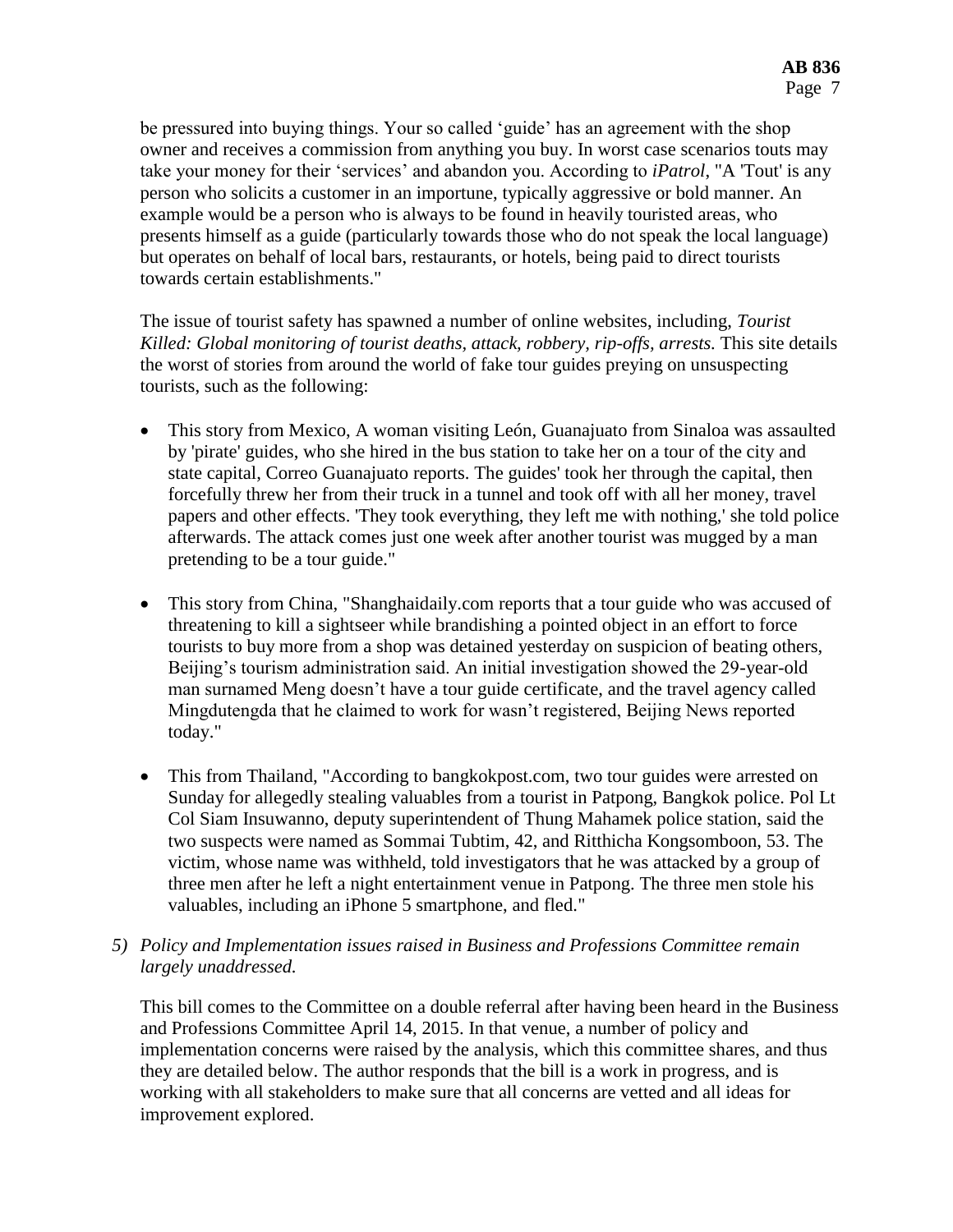## 6) **POLICY ISSUES FOR CONSIDERATION**

- a) This bill will not prevent persons from operating as tour guides or holding themselves out as tour guides or operating tour guide businesses except as discussed above in regards to state parks and structures. Further, this bill does not offer title protection for certified tour guides so there are no limitations on a person calling himself or herself a certified tour guide.
- b) Additionally, there is no review process or oversight by the State as required by every board and bureau under the Department of Consumer Affairs. Unlike the boards and bureaus which have a sunset date that triggers their review, the Commission does not have a sunset date leaving the process for obtaining and regulating the tour guide certification program unchecked.
- c) Another consideration is the weight that is afforded to a license or certification endorsed by the State and what effect the creation of more licenses or certifications has on the diminution of the value of current licensees or certificate holders.
- d) The author should consider whether the placement in the Business and Professions Code (BPC) is the proper section to place this proposed legislation. Considering that the California Tourism Marketing Act which created the California Travel and Tourism Commission is codified in the Government Code, the author may want to work with Legislative Counsel to assure that the language is correctly placed. Further, its placement within the BPC might be reconsidered since section 9400 sits amidst five repealed chapters.

## **IMPLEMENTATION ISSUES**

- e) Upon discussion with the Commission, two major concerns were raised. The first concern involves start-up costs related to the formation and administration of the tour guide examination. While the Commission seems well poised to assist in the formation of the examination, its concerns over cost and administration remain an issue. The Commission is established primarily as a marketing agency and has never been charged with examination administration. Additionally, as a marketing agency, the Commission has never had a regulatory function. While the subject matter is within the expertise of the Commission, this would be a departure from the Commission's core mission and would likely require restructuring of the organization from its current form.
- f) Considering this new regulatory scheme and the need for the development of a new examination and administration program, the author may consider a delayed implementation so that the infrastructure can be established prior to program initiation.

## **REGISTERED SUPPORT / OPPOSITION**:

## **Support**

Tour Guide Coalition of California Numerous individuals

## **Opposition**